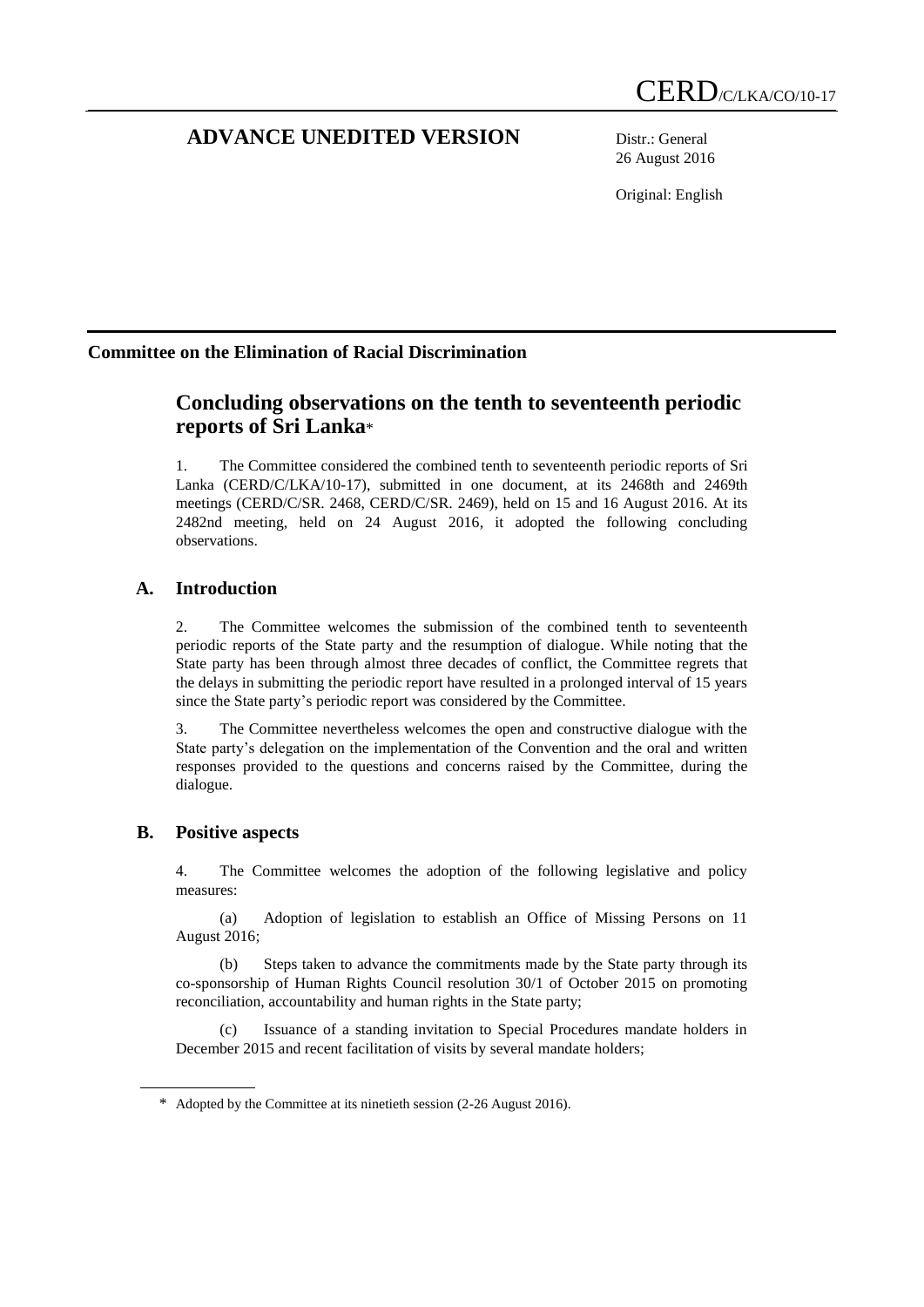(d) The adoption of the Trilingual Policy in January 2012 (2012-2020), a ten year National Plan for a Trilingual Sri Lanka and recent efforts to ensure public sector workers speak both Sinhala and Tamil;

Adoption of the National Plan of Action for the Promotion and Protection of Human Rights 2011-2016 and the current consultations on the National Human Rights Action Plan for 2017-2021.

5. The Committee welcomes the ratification by the State party of the following international instruments, since its last report:

(a) The International Convention for the Protection of All persons from Enforced Disappearances 25 May 2016;

(b) The Convention on the Rights of Persons with Disabilities on 8 February 2016;

(c) The Optional Protocol to the Convention on the Rights of the Child on the sale of children, child prostitution and child pornography in 2006;

(d) The Optional Protocol to the Convention on the Elimination of All Forms of Discrimination against Women in 2002.

## **C. Concerns and recommendations**

#### **Statistics**

6. While noting the statistical data provided by the State party, the Committee is concerned that it does not allow the Committee to gain a comprehensive picture of the demographic composition of the State party disaggregated in the manner specified in article 1, paragraph 1 of the Convention and the enjoyment of economic and social rights by various ethnic and ethno-religious groups, including numerically smaller groups such as the Burgher, Malay, Sri Lanka Chetty and Adivasi/Veddah peoples. The Committee further notes the absence of comprehensive data on the representation of ethnic and ethno-religious minorities including women from these groups in education, employment, and all levels of public and political affairs (art. 1).

7. **The Committee notes the State party's commitment to provide accurate data on the situation of ethnic and ethno-religious groups. To facilitate these efforts, the Committee refers the State party to its general recommendation No. 4 (1973) on reporting by States parties on the demographic composition of the population, its general recommendation No.8 concerning the interpretation and application of article 1, paragraphs 1 and 4 of the Convention, its general recommendations No. 24 (1999) concerning article 1 of the Convention, and the revised guidelines for reporting under the Convention (see CERD/C/2007/1, paras. 10-12). The Committee recommends that the State party gather and provide statistical data in its next periodic report on the demographic composition of the population, socio-economic situation, and representation in education, employment, and public and political life of ethnic and ethno-religious minorities, including women from these groups, and numerically smaller groups, in order to provide it with an empirical basis to evaluate the equal enjoyment of rights under the Convention.**

#### **Definition of racial discrimination**

8. The Committee notes that Article 12 (2) of the Constitution provides a prohibition on discrimination including on the basis of race and caste. However, it is concerned that the definition of racial discrimination does not include all grounds as stipulated in Article 1 of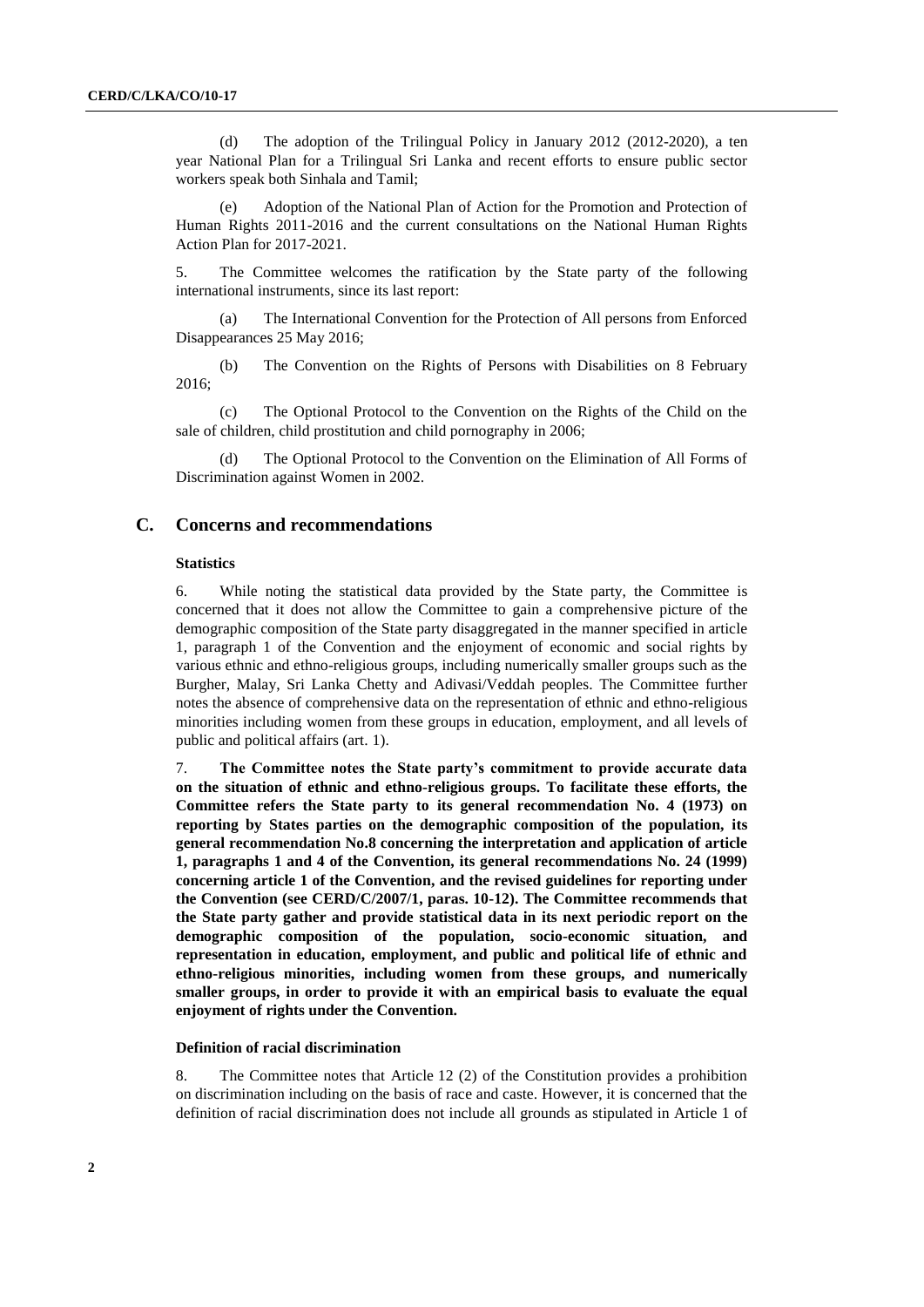the Convention, including colour, or national or ethnic origin. The definition also does not specify the prohibition of both direct and indirect forms of discrimination (art. 1).

9. **The Committee notes that the State party is in the process of Constitutional reform, and recommends that it makes the necessary amendments to ensure that the prohibition of racial discrimination in the Constitution is in line with the Convention, and includes direct and indirect discrimination on the basis of all grounds for discrimination specified in Article 1.**

#### **Domestic application of the Convention and complaints**

10. The Committee, while noting that the State party practices the dualist system, emphasizes the importance of ensuring that sufficient national laws and policies exist to invoke the rights in the Convention domestically, and that policies and laws, including customary laws, are in line with the Convention, and notes the absence of comprehensive information in this regard. The Committee further notes with concern the absence of information, including statistical data, on complaints of racial discrimination, as well as investigations or prosecutions of perpetrators. The Committee reminds the State party that absence of complaints does not necessarily signify the absence of racial discrimination, but rather may signify impediments in invoking the rights in the Convention domestically, including the absence of relevant legislation under which the rights can be invoked. It may also signify lack of public awareness of the rights under the Convention as well as lack of access to, availability of, or confidence in methods to seek judicial recourse (arts. 2 and 4-7).

11. **Recalling its general recommendation no. 31 (2005) on the prevention of racial discrimination in the administration and functioning of the criminal justice system, the Committee recommends that the State party:**

**(a) Adopt legislative and policy measures to ensure the domestic application of the rights in the Convention.** 

**(b) Take measures to ensure that existing laws and policies, including customary laws, are in line with the Convention.** 

**(c) Undertake public education campaigns on the rights provided in the Convention and domestic legislation under which these rights can be invoked, as well as on the methods for filing complaints on racial discrimination, and hate crimes. Ensure that methods for judicial recourse are administered in a manner that is open and accessible to victims to lodge all complaints.**

**(d) Provide updated information in its next periodic report on the number and types of complaints on racial discrimination and hate crimes reported as well as prosecutions, and convictions of perpetrators, disaggregated by the age, gender and ethnic or ethno-religious origin of the victims.**

#### **National Human Rights Institution**

12. The Committee expresses concern that the National Human Rights Institution (NHRI), established in 1996, is accorded B status. While welcoming its newfound independence, as well as the appointment by the Constitutional Council of members of high repute to the NHRI, it emphasizes the need to further strengthen the independence, mandate and resources of the NHRI as well as its public reporting and engagement with civil society (art. 2).

13. **Recalling its general recommendation No. 17 (1993) on the establishment of national institutions to facilitate the implementation of the Convention, the Committee recommends the State party take immediate measures to bring the NHRI into full**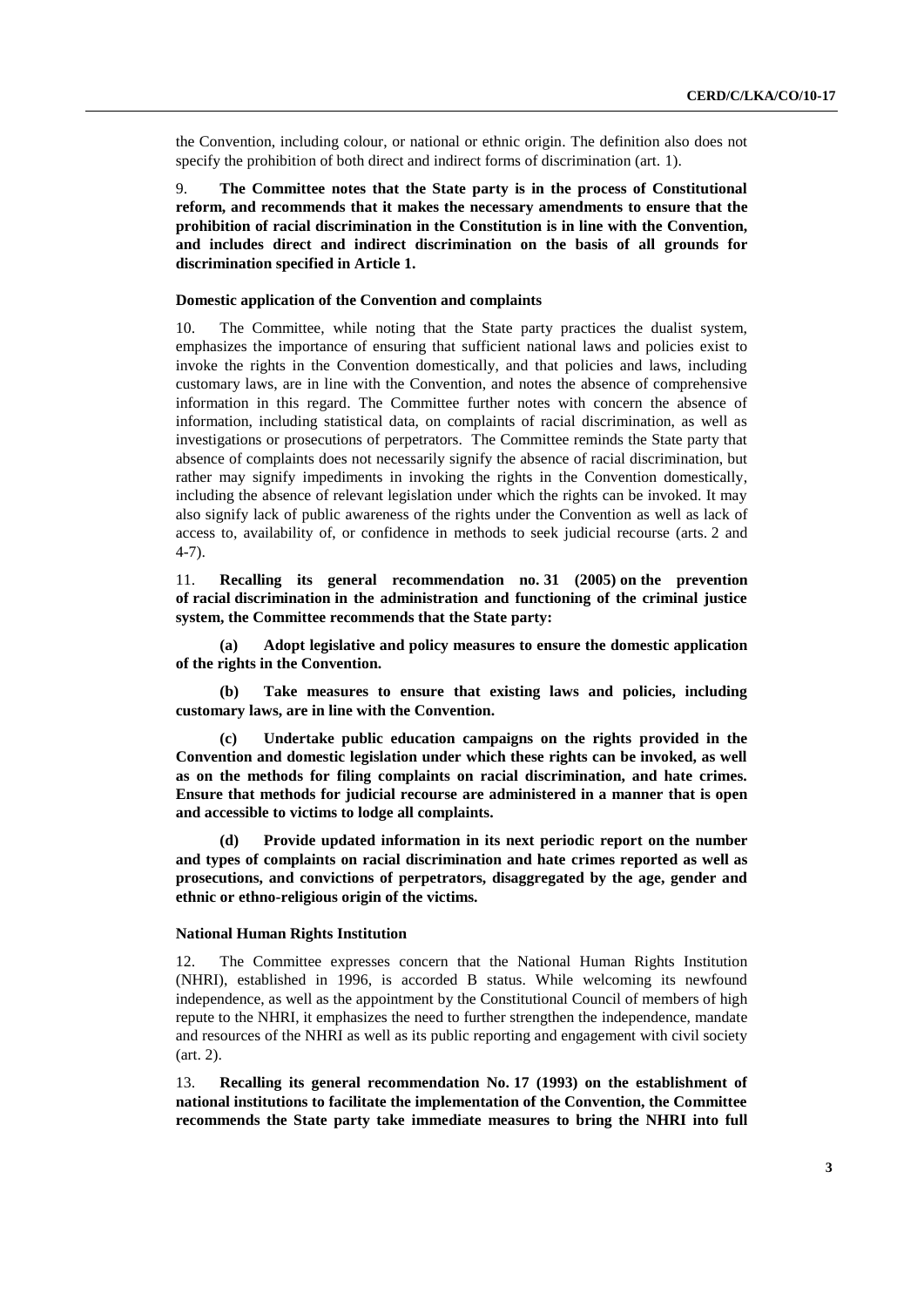**compliance with the Paris Principles (General Assembly resolution 48/134), and strengthen its mandate and provide it with adequate resources to effectively and independently fulfil its mandate. The Committee further recommends that the NHRI continue to strengthen its public reporting and engagement with all sectors of civil society to ensure pluralistic representation, as required by the Paris Principles.** 

### **Prevention of Terrorism Act**

14. The Committee expresses concern that the Prevention of Terrorism Act disproportionality impacts ethnic and ethno-religious-minorities such as Tamils who have reportedly been targeted for arbitrary arrests and detentions under this Act, and that this Act may be used to stifle freedom of expression. The Committee is further concerned that this Act allows for prolonged detentions without due process. In particular it notes reports that some individuals have been detained under this Act without trial for more than 20 years. The Committee also notes with concern that although the State party has agreed to repeal this Act, arrests continue to be made under this Act (art. 1, 2, and 5).

15. **The Committee welcomes the commitment made by the State party to repeal the Prevention of Terrorism Act, as according to Article 1, paragraph 1, of the Convention, State parties must prohibit racial discrimination, including legislation and practices that, even if they may not be discriminatory in purpose are discriminatory in effect. The Committee further welcomes the establishment of a Special Committee to study the legal framework against terrorism, with the aim of drafting new legislation, in line with international standards, which include the Convention. The Committee requests the State party expedite the work of the Commission and enact new legislation. Furthermore, bearing in mind its general recommendation No. 31 (2005) on the prevention of racial discrimination in the administration and functioning of the criminal justice system, the Committee also recommends the State party to guarantee detainees the right to due process to challenge their detention, and ensure that any detainees who are not charged and tried are released without delay. The Committee further recommends the State party strengthen the mandate of the NHRI to allow it to monitor places of detention. The Committee requests the State provide information in its next periodic report on the implementation of this recommendation.**

#### **Hate speech and hate crimes**

16. The Committee is alarmed by reports of hate speech, incitement to violence, and violent attacks including riots against ethnic and ethno-religious minority groups, which have resulted in deaths, injuries and destruction of property. The Committee is further concerned that groups or individuals inciting violence and undertaking violent attacks against ethnic and ethno-religious minorities are not held accountable. The Committee notes recent efforts by the State party to introduce draft legislation to criminalize hate speech (art. 4 and 5).

17. **Bearing in mind its general recommendations no. 35 (2013) on combating racist hate** speech **the Committee recommends that the State party:**

**(a) Take immediate measures to protect the safety and security of ethnic and ethno-religious minorities and their places of worship, in accordance with article 5 of the Convention.**

**(b) Adopt comprehensive legislation on hate speech fulfilling the requirements of article 4 of the Convention which requires State parties to ensure the prohibition of ideas based on racial superiority and hatred, the incitement to racial hatred, acts of violence against any race or groups of persons of another colour or**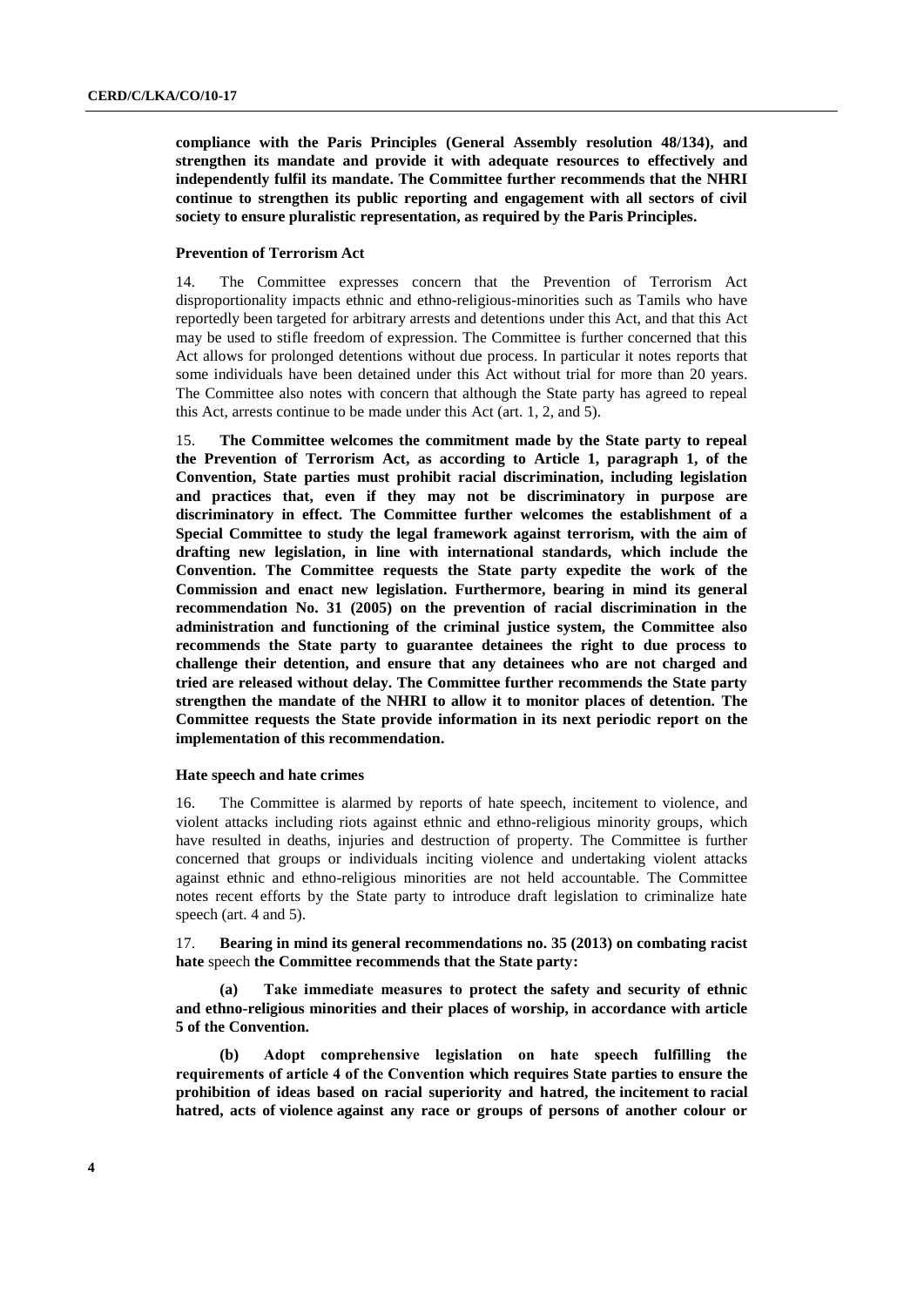**ethnic origin, and incitement to such acts. The Committee also recommends that the State party ensure that its criminal legislation defines racial motivation as an aggravating circumstance.**

**(c) Enforce legislative provisions to prosecute perpetrators of hate speech, incitement to violence, and hate crimes to deter further crimes and prevent impunity of perpetrators. Provide information in its next periodic report, on numbers of cases reported, investigations, prosecutions, convictions of perpetrators, and remedies for victims.** 

**(d) Foster tolerance and unity through facilitating dialogue between communities in conflict to eliminate tensions.**

#### **Freedom of religion of ethnic and ethno-religious minorities**

18. The Committee is alarmed by the difficulty faced by ethnic and ethno-religious minority groups, such as Moors, or Muslims, Hindus and Christians of Tamil or Sinhala ethnicity, to freely practice their right to freedom of religion. In particular it is concerned by reported cases of desecration of places of worship, disruptions of religious services, denials of building permits to construct religious buildings, and denials of burials in public cemeteries of members of ethnic or ethno-religious groups (art. 5).

19. **The Committee recommends the State party urgently undertake effective measures to protect the rights of ethnic and ethno-religious minorities, including their right to freedom of thought, conscience and religion, without any discrimination based on race, colour, descent or national or ethnic origin, as specified in article 5 of the Convention.** 

#### **Tamils of Indian origin or "Plantation Tamils"**

20. While welcoming the establishment of the Ministry of Hill Country New Villages, Infrastructure and Community Development in 2015 and its establishment of a 5 year National Plan of Action (NPA) 2016-2020 on Social Development of the Plantation Community, the Committee notes that Tamils of Indian origin, also referred to as "Plantation Tamils" continue to face the following challenges:

(a) High levels of poverty, poor compensation for work, poor conditions of work;

(b) Poor housing conditions, difficulty accessing health services;

(c) Lack of quality education, higher drop-out and child labour rates than the national average;

(d) Difficulty obtaining citizenship papers or identity documents leading to problems with owning housing, opening bank accounts and avoiding detention; and

(e) Caste based discrimination (arts. 1 and 5).

21. **The Committee refers the State party to its general recommendation no. 32 (2009) on the meaning and scope of special measures and requests the State party to take the abovementioned concerns into consideration in the development of special measures for the plantation community, and ensure that the affected community is consulted in the development and implementation of plans on matters that concern them. The Committee requests detailed qualitative and quantitative information in its next periodic report on the impact of special measures on improving the livelihood and social and economic rights of Tamils of Indian origin.**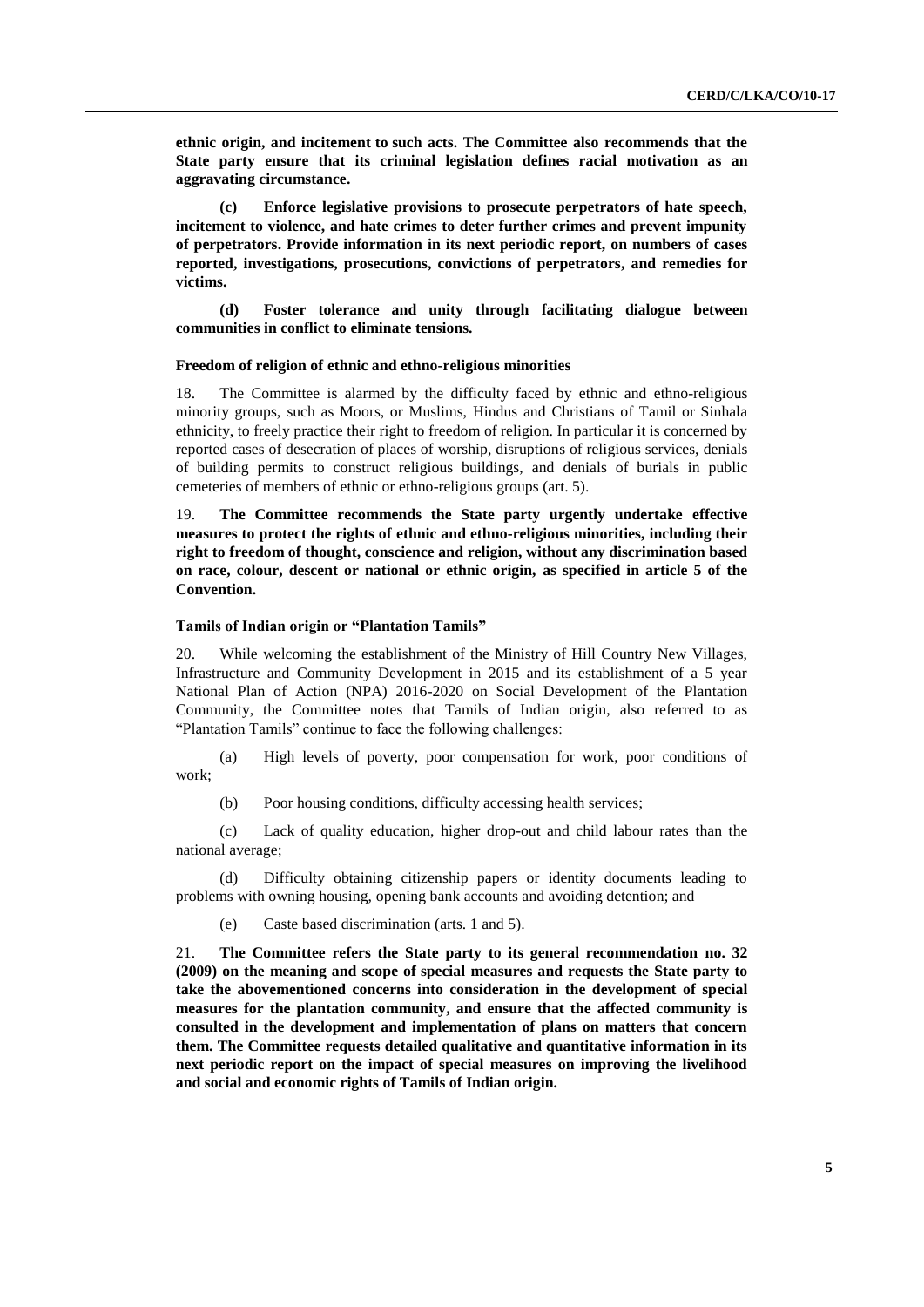22. **Recalling its general recommendation No. 29 (2002) on article 1, paragraph 1, of the Convention (Descent), the Committee calls on the State party to undertake awareness raising campaigns with the assistance of community leaders in the relevant communities to change attitudes and reject caste.** 

#### **Situation of the Adivasi/Veddah people**

23. The Committee is concerned at the situation of Adivasi/Veddah people in the State party, including reported discrimination, socioeconomic marginalization and poverty, as well as restrictions in their use of traditional lands and cultural rights, and problems accessing quality education and health services. The Committee notes the State party's statement during the dialogue that it wants to preserve the traditions and rights of indigenous peoples including their access to education, health and livelihood support, yet it is concerned by the lack of specific information on any measures undertaken in this regard, and their impact (art. 5).

24. **In line with its general recommendation no. 23 (1997) on the rights of indigenous peoples, the Committee urges the State party to undertake special measures to ensure access to basic services and improve the Adivasi/Veddah people's socio-economic situation in consultation with the Adivasi/Veddah people, and provide detailed information on measures undertaken and their impact in its next periodic report.** 

#### **Situation of internally displaced persons**

25. The Committee is concerned by the situation of internally displaced persons, a majority of whom belong to the Tamil, Moor, and Muslim ethnic and ethno-religious minority groups, who continue to remain displaced, and face challenging living conditions in camps and delays in reintegration into society. Once reintegrated, these communities also face challenges in access to basic services, employment, and adequate housing. The Committee notes efforts by the State party to de-mine and release land, but is concerned by reports that land is also still being held by the military in the North and East (art. 5).

26. **The Committee, acknowledging efforts undertaken this far, recommends the**  State **party step up efforts to address the challenges faced by internally displaced persons in terms of reintegration, including in accessing employment, housing, and basic services and resolution of land claims, as well as hasten efforts to release land in the North and East to facilitate further resettlement. The Committee requests the State party continue to communicate with all affected communities with regards to efforts for resettlement, in a transparent manner, to avoid tensions.** 

#### **Situation of minority women in war affected areas**

27. The Committee expresses concern at the situation of women from ethnic and ethnoreligious minority groups, in areas affected by the war in particular in the North and East, who are now female heads of households, and are reportedly experiencing high rates of poverty and unemployment. The Committee is further concerned by information that these women are vulnerable to sexual and gender based violence, including rape, by security forces.

28. **While recalling its general recommendation No. 19 on gender-related dimensions of racial discrimination, the Committee emphasizes that women are particularly vulnerable to certain forms of racial discrimination, such as sexual violence during armed conflict. The Committee recommends the State party take measures to ensure the protection of these women, post-conflict, and ensure that any**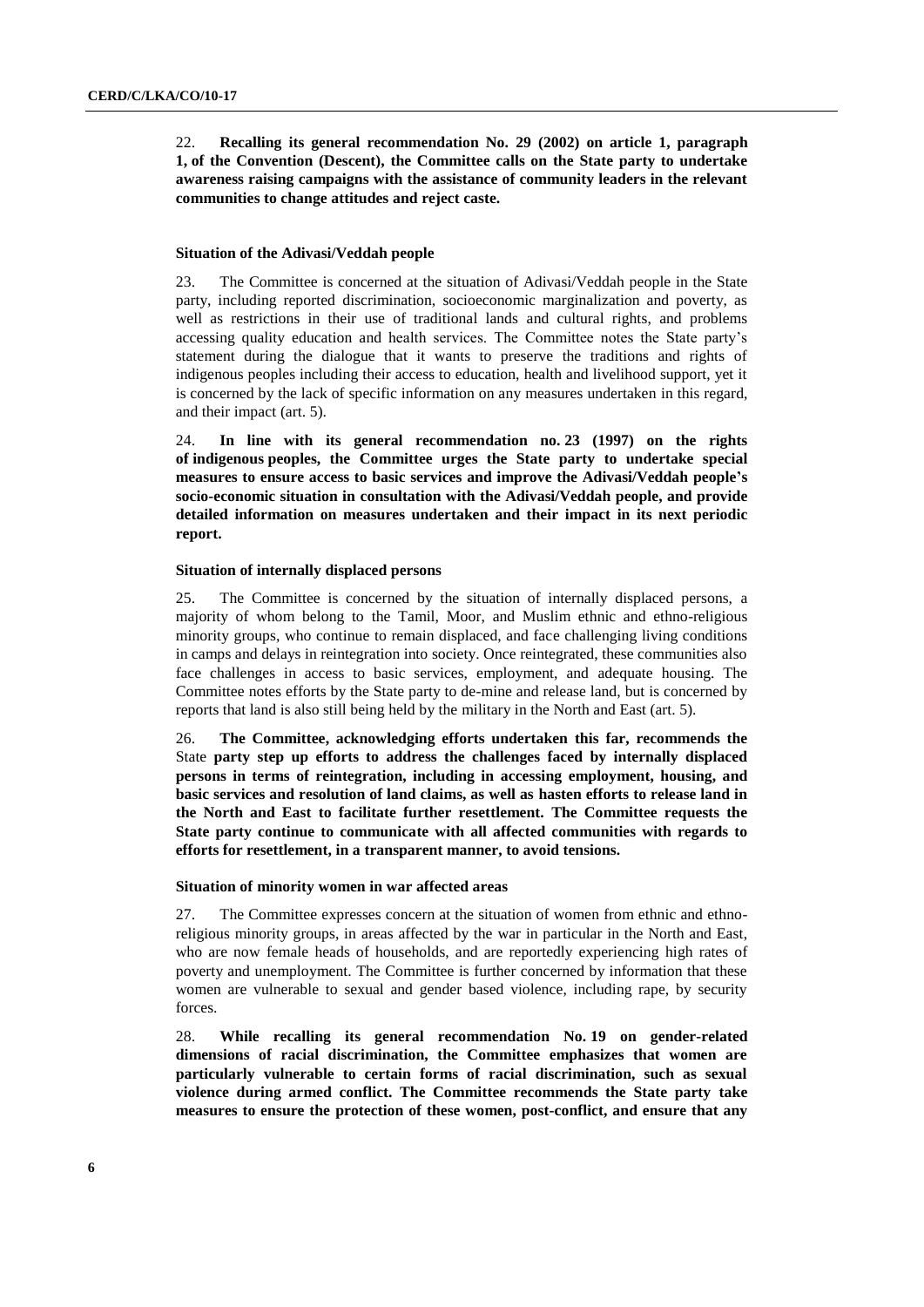**victims of violations have access to complaint mechanisms and judicial remedies, and that reported cases are investigated and perpetrators are prosecuted. The Committee further recommends that the State party implement measures to assist women heads of households in access to employment and basic services to improve their socioeconomic condition.** 

#### **Truth and reconciliation**

29. The Committee welcomes information from the State party on the current truth and reconciliation efforts underway with a four pronged approach of non-recurrence, right to truth, right to justice and reparations, as well as information that a task force is currently in place shaping the modalities of these mechanisms. The Committee is concerned, however, by reports of the lack of consistent public consultations regarding these processes (art. 6).

30. **The Committee encourages the State party include representatives of all ethnic and ethno-religious groups, including women from these groups, in the shaping and implementation of transitional justice processes. The Committee further recommends that the State party ensure cases of human rights violations committed during the conflict, including violations of rights under the Convention, are investigated and that perpetrators are prosecuted and proper redress is provided to victims. As part of the non-recurrence process the Committee recommends the State party undertake efforts to address any underlying tensions and discriminatory attitudes towards ethnic and ethno-religious minority groups through fostering dialogue.** 

## **D. Other recommendations**

#### **Ratification of other instruments**

31. **Bearing in mind the indivisibility of all human rights, the Committee encourages the State party to consider ratifying those international human rights instruments that it has not yet ratified, in particular treaties with provisions that have direct relevance to communities that may be subjected to racial discrimination, including Optional Protocol to the Convention against Torture and Other Cruel, Inhuman or Degrading Treatment or Punishment, Optional Protocol to the Convention on the Rights of the Child on a communications procedure, Optional Protocol to the Convention on the Rights of Persons with Disabilities, Optional Protocol to the International Covenant on Economic, Social and Cultural Rights, Second Optional Protocol to the International Covenant on Civil and Political Rights, aiming at the abolition of the death penalty, ILO Convention on Indigenous and Tribal Peoples (No. 169), ILO Convention No. 189 concerning Decent Work for Domestic Workers.**

**Follow-up to the Durban Declaration and Programme of Action**

32. **In the light of its general recommendation No. 33 (2009) on the follow-up to the Durban Review Conference, the Committee recommends that, when implementing the Convention in its domestic legal order, the State party give effect to the Durban Declaration and Programme of Action, adopted in September 2001 by the World Conference against Racism, Racial Discrimination, Xenophobia and Related Intolerance, taking into account the outcome document of the Durban Review Conference, held in Geneva in April 2009. The Committee requests that the State party include in its next periodic report specific information on action plans and other measures taken to implement the Durban Declaration and Programme of Action at the national level.**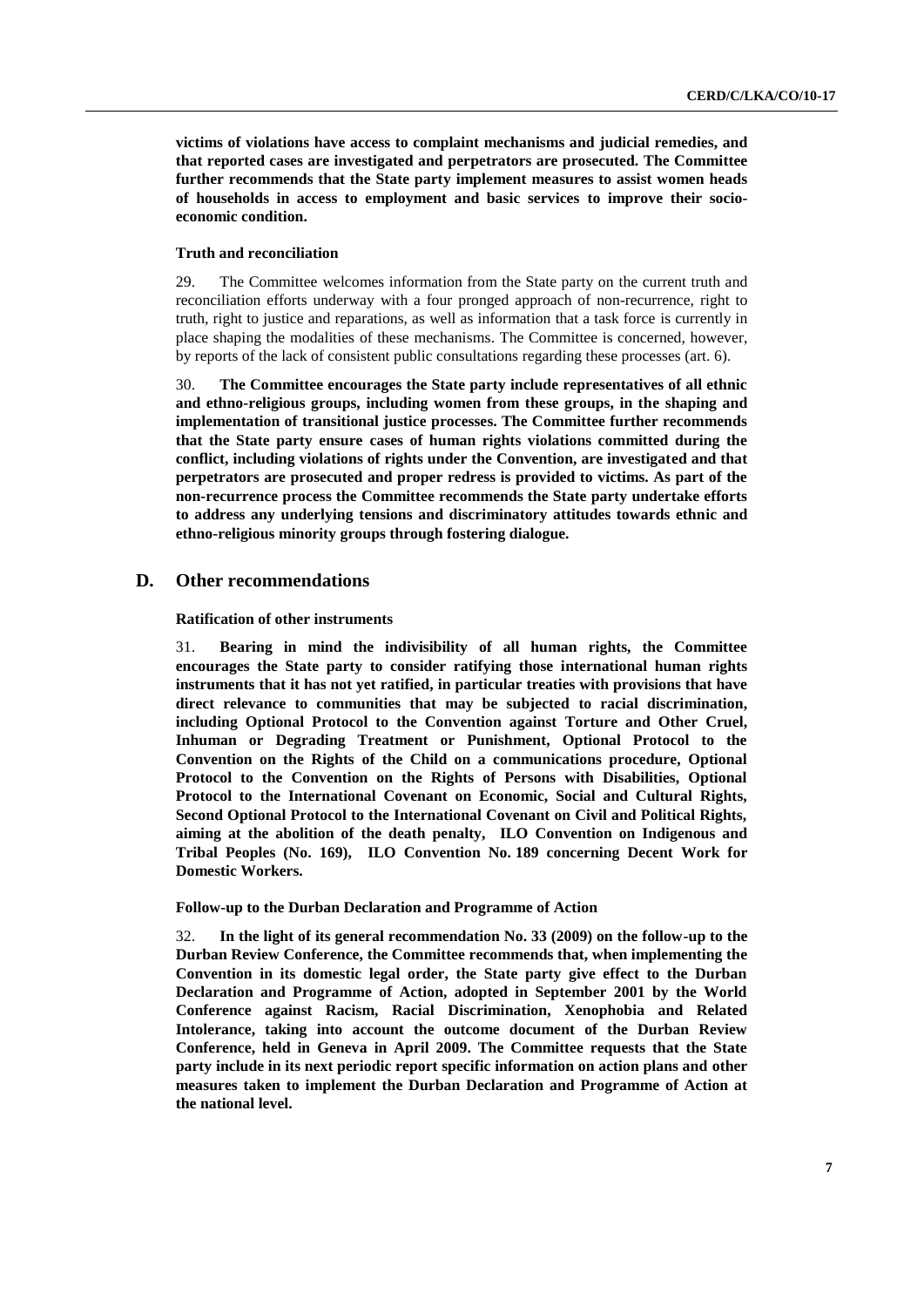#### **International Decade for People of African Descent**

33. **In the light of General Assembly resolution 68/237, in which the Assembly proclaimed 2015-2024 the International Decade for People of African Descent, and resolution 69/16 on the programme of activities for the implementation of the Decade, the Committee recommends that the State party prepare and implement a suitable programme of measures and policies. The Committee requests that the State party include in its next periodic report specific information on the concrete measures adopted in that framework, taking into account its general recommendation No. 34 (2011) on racial discrimination against people of African descent.** 

### **Consultations with civil society**

34. **The Committee recommends that the State party continue consulting and increasing its dialogue with civil society organizations working in the area of human rights protection, in particular those working to combat racial discrimination, in connection with the preparation of the next periodic report and in follow-up to the present concluding observations.**

#### **Amendment to article 8 of the Convention**

35. **The Committee recommends that the State party ratify the amendment to article 8 (6) of the Convention adopted on 15 January 1992 at the fourteenth meeting of States parties to the Convention and endorsed by the General Assembly in its resolution 47/111.** 

#### **Declaration under article 14 of the Convention**

36. **The Committee encourages the State party to make the optional declaration provided for in article 14 of the Convention recognizing the competence of the Committee to receive and consider individual communications.**

#### **Common core document**

37. **The Committee encourages the State party to update its common core document, which dates to 2008, in accordance with the harmonized guidelines on reporting under the international human rights treaties, in particular those on the common core document, as adopted at the fifth inter-committee meeting of the human rights treaty bodies, held in June 2006 (HRI/GEN/2/Rev.6, chap. I). In the light of General Assembly resolution 68/268, the Committee urges the State party to observe the limit of 42,400 words for the such documents.**

#### **Follow-up to the present concluding observations**

38. **In accordance with article 9 (1) of the Convention and rule 65 of its rules of procedure, the Committee requests the State party to provide, within one year of the adoption of the present concluding observations, information on its implementation of the recommendations contained in paragraphs 13, 25, and 28 above.** 

#### **Paragraphs of particular importance**

39. **The Committee wishes to draw the attention of the State party to the particular importance of the recommendations contained in paragraphs 11, 15, 17, and 24 above and requests the State party to provide detailed information in its next periodic report on the concrete measures taken to implement those recommendations.**